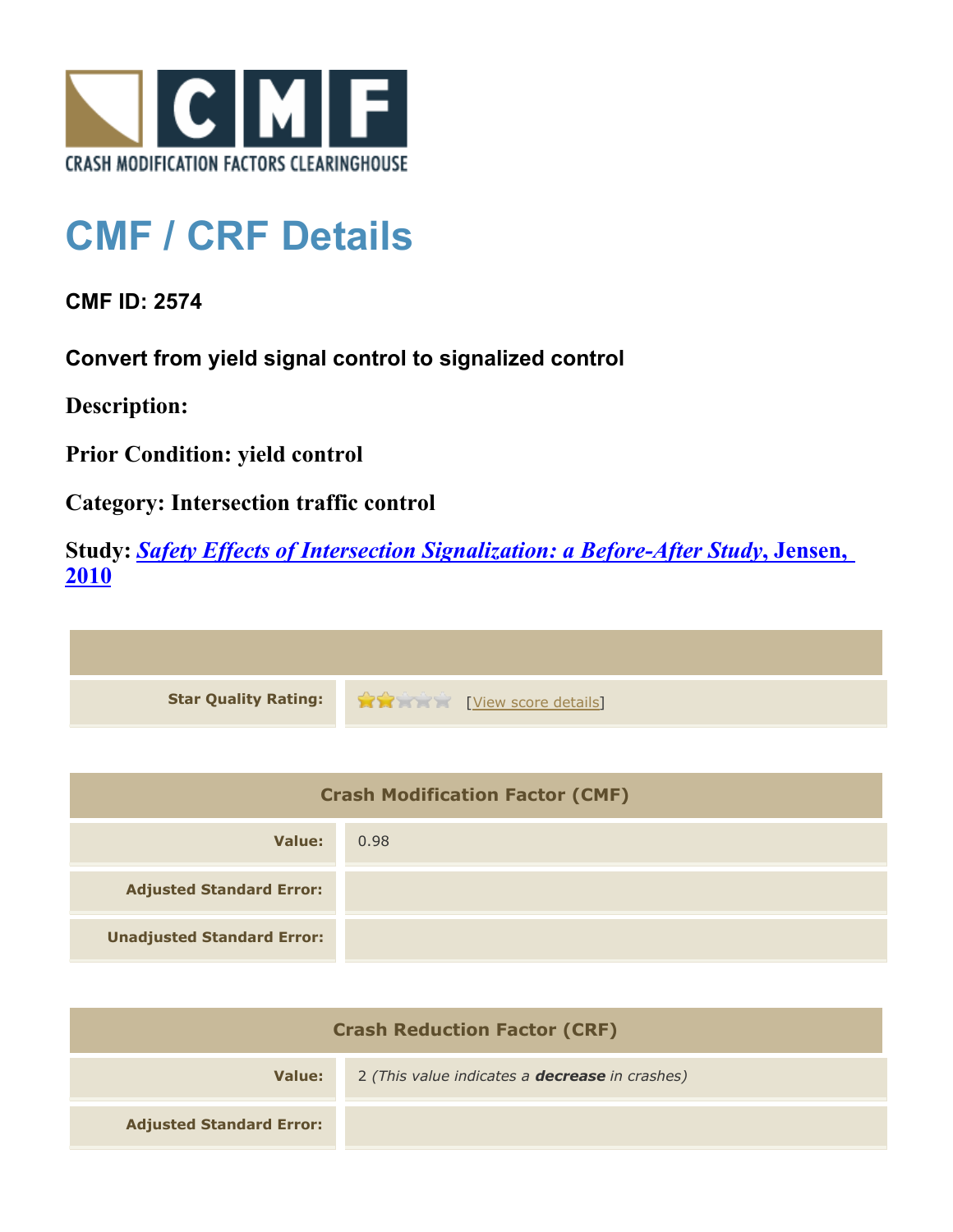| <b>Applicability</b>       |                       |
|----------------------------|-----------------------|
| <b>Crash Type:</b>         | Left turn, Right turn |
| <b>Crash Severity:</b>     | All                   |
| <b>Roadway Types:</b>      | Not Specified         |
| <b>Number of Lanes:</b>    |                       |
| <b>Road Division Type:</b> |                       |
| <b>Speed Limit:</b>        |                       |
| <b>Area Type:</b>          | Urban                 |
| <b>Traffic Volume:</b>     |                       |
| <b>Time of Day:</b>        | All                   |

## *If countermeasure is intersection-based*

| <b>Intersection Type:</b>         | Roadway/roadway (not interchange related) |
|-----------------------------------|-------------------------------------------|
| <b>Intersection Geometry:</b>     | $3$ -leg                                  |
| <b>Traffic Control:</b>           | Signalized                                |
| <b>Major Road Traffic Volume:</b> |                                           |
| <b>Minor Road Traffic Volume:</b> |                                           |

| <b>Development Details</b>      |              |
|---------------------------------|--------------|
| <b>Date Range of Data Used:</b> | 1976 to 2004 |
| <b>Municipality:</b>            | Copenhagen   |
| State:                          |              |